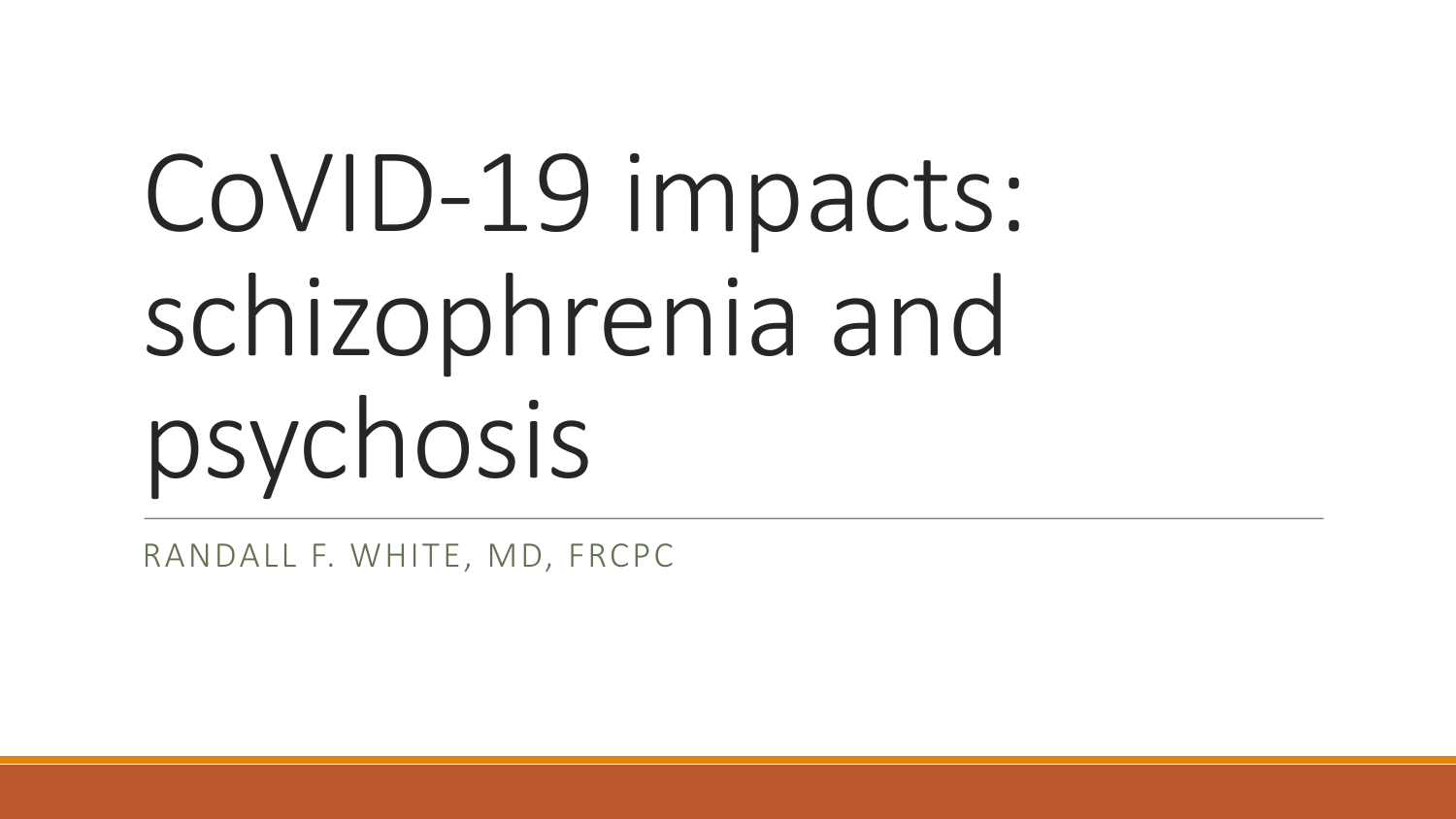### Isolation and social distancing

- **Further reduction in available social connections**
- Reduced community services, e.g. clubhouses
- Reduced mobility, e.g. less transit service
- At baseline, less access to internet and mobile phones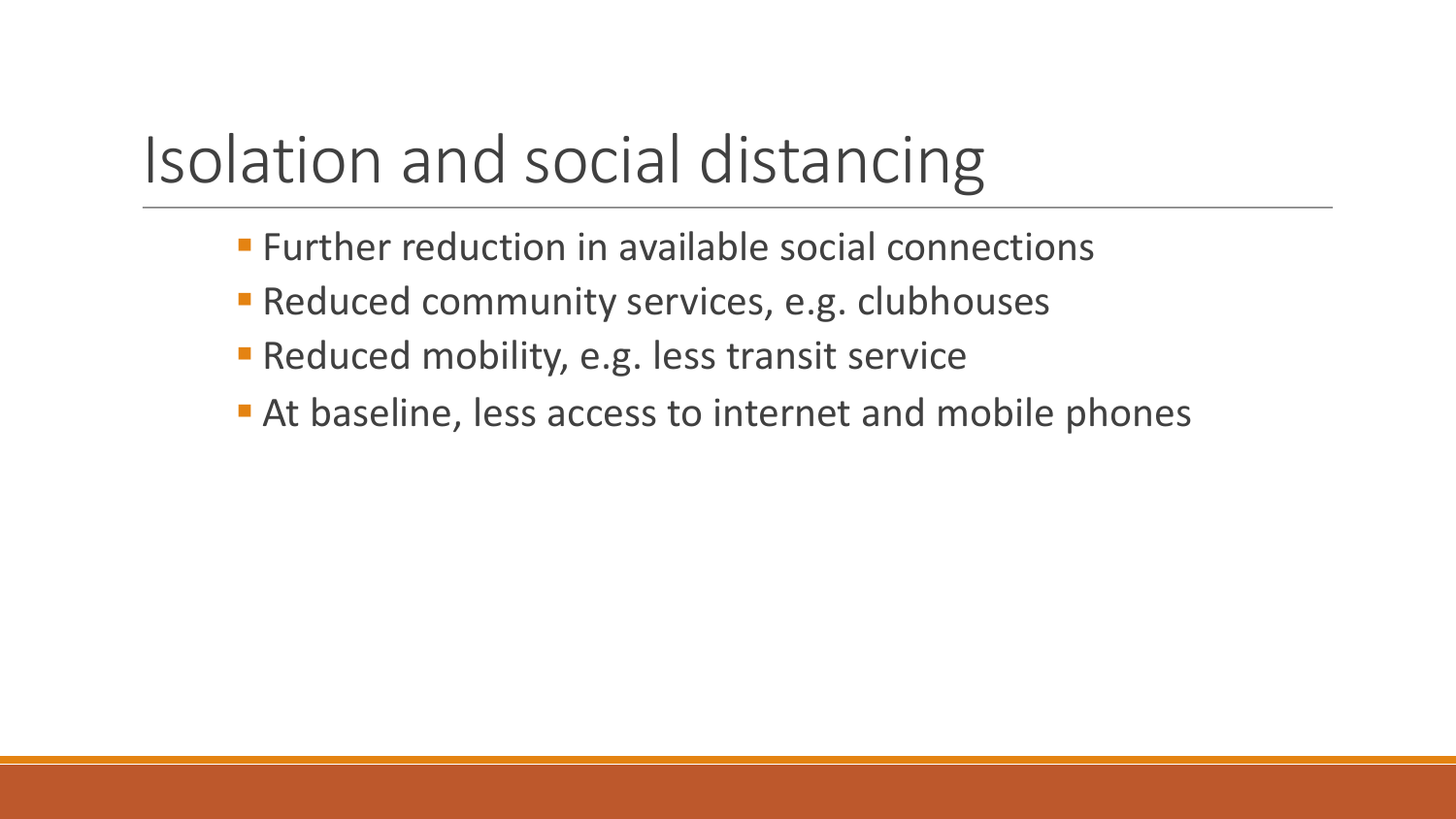#### Adherence to protective measures

- **ELESS willing to receive vaccine**
- **Eless able to remain in confinement or self-isolation**
- Not less willing to wash hands
- **Reduced mask adherence**
- ■Possible tendency toward diminished perception of infection risk
- Less access to primary care, possibly CoVID tests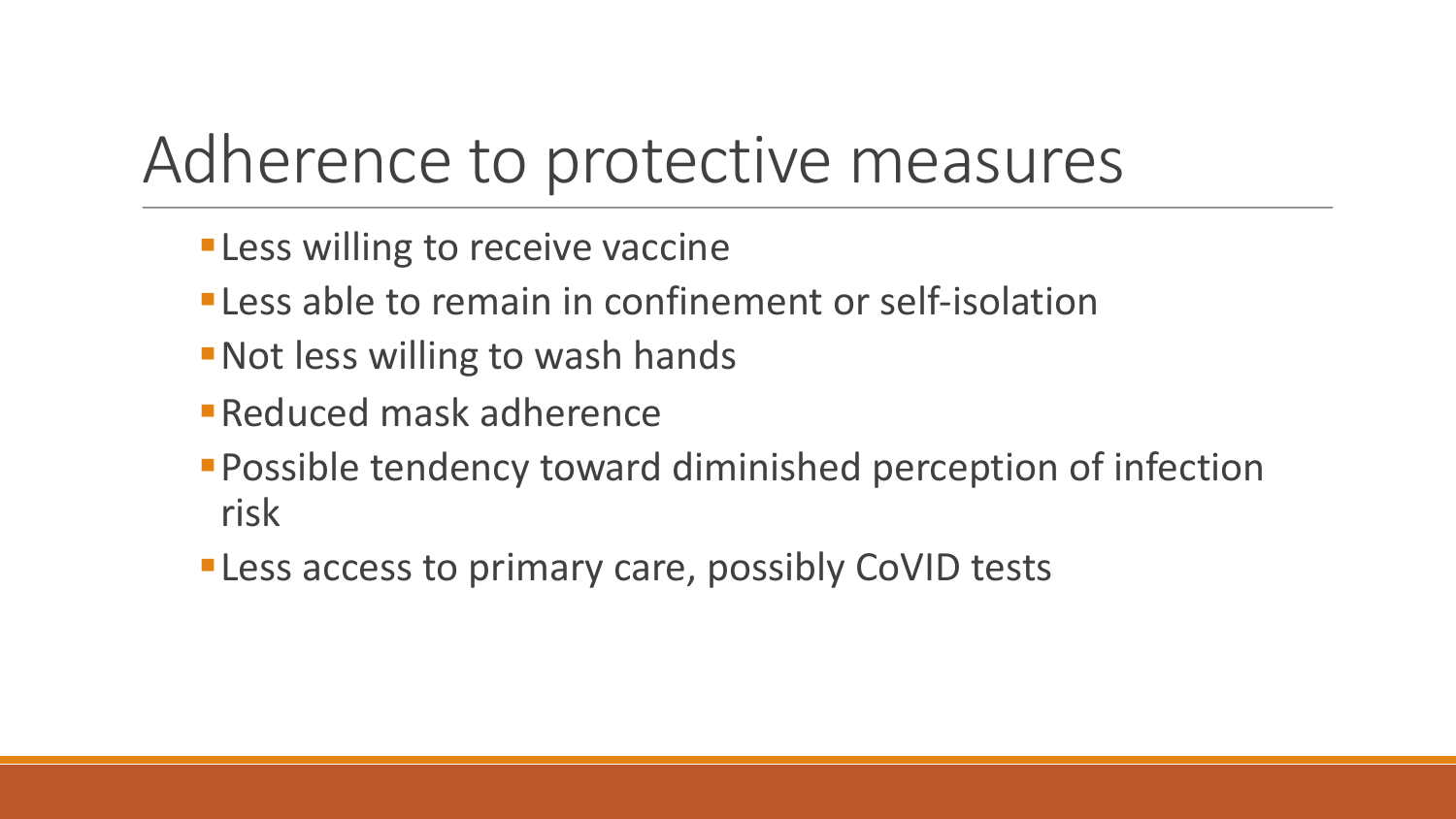#### Coronaviruses and psychosis

- **•Very little research**
- ■2011 study in US
	- ■106 people with psychosis, 196 controls
	- ■Antibodies indicating previous infections
	- ■4 coronaviruses (not CoVID-19) more common compared to controls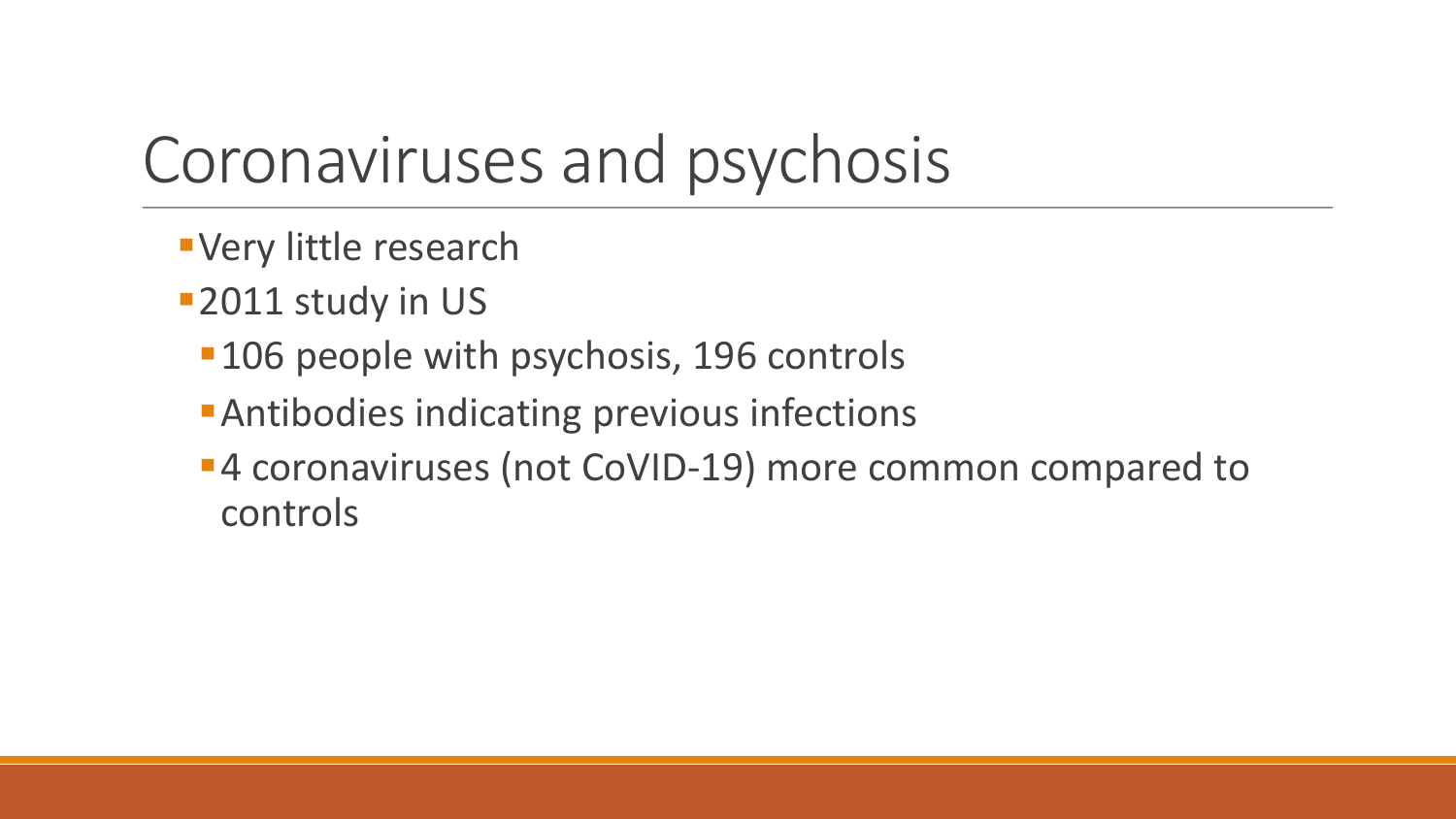## Complications from CoVID-19

- **· Insomnia, anxiety, depression, fatigue**
- **Pulmonary disease and smoking**
- **Pneumonia and antipsychotics**
- **Delirium in critically ill** 
	- 30%+ in ICU
- **Medication interactions**
- **Steroids and psychosis**
- § Meningoencephalitis
- Stroke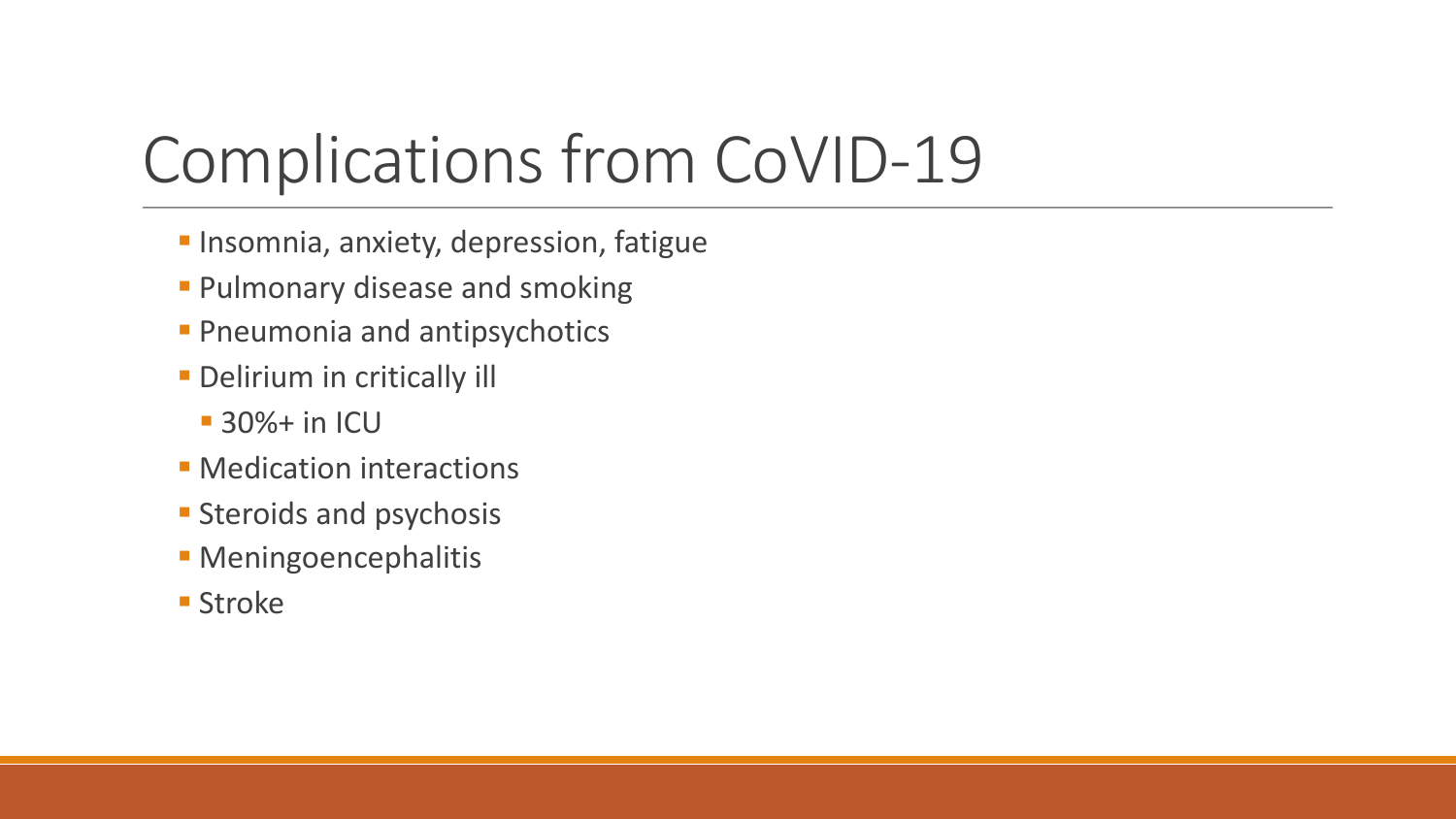## Clozapine

- For patients who don't get better with other treatments
- Requires frequent blood tests
- Reduction in blood test frequency if safe
- Acute infection  $=$  risk of higher blood levels, toxicity
	- **Sedation**
	- ■Seizures
	- §Pneumonia